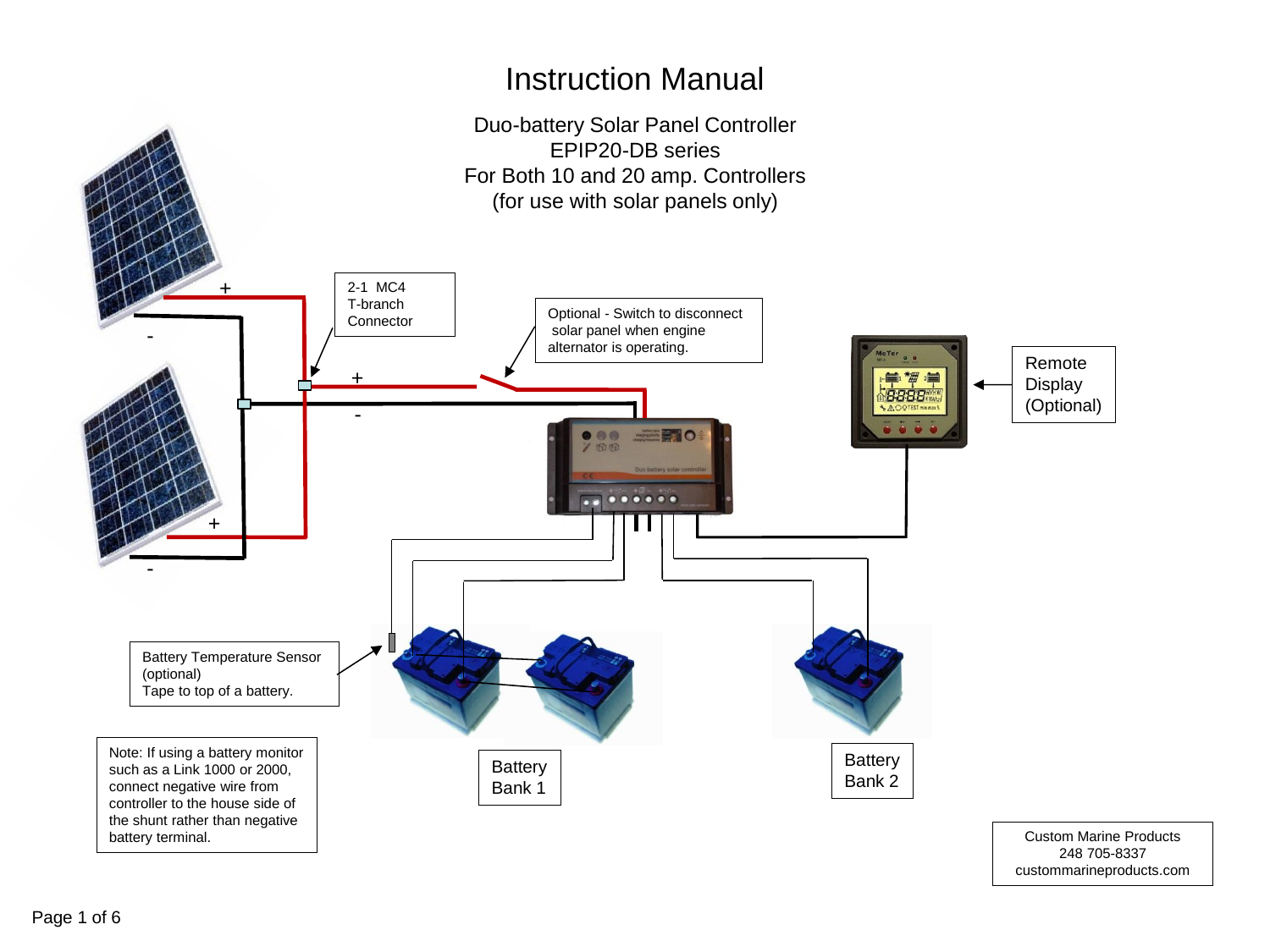## Specifications:

| Set point (12V)           | <b>Sealed Battery</b> | <b>Flooded Battery</b>                    | <b>Gel Battery</b> |
|---------------------------|-----------------------|-------------------------------------------|--------------------|
| <b>Regulation voltage</b> | 14.2V                 | 14.4V                                     | 14.6V              |
| Boost voltage             | 14.4V                 | 14.6V                                     | 14.8V              |
| Float voltage             | 13.7V                 | 13.7V                                     | 13.7V              |
| Maximum solar voltage     | 30V(or 55V)           |                                           |                    |
| Battery voltage range     | $1-15V$               |                                           |                    |
| Boost time                | 30 minutes            |                                           |                    |
| Power consumption         |                       | 4mA at night, 10mA at charging            |                    |
| Meter bus connection      | 8 pin RJ-45           |                                           |                    |
| Temp. compensation        | $-30mV/12V$           |                                           | No <sup>-</sup>    |
| <b>Terminals</b>          | 4mm2                  |                                           |                    |
| Temperature               |                       | $-35$ C to $+55$ C $(-31)$ F to $+131$ F) | F                  |
| Min. Operating Voltage    | 8 volts               |                                           |                    |

#### ite:

 Unit will automatically sense 12V or 24V For 24V set point, multiply values by 2

#### Installation:



Connect wires in sequence shown in diagram •Connect battery bank #1 •Connect battery bank #2 •Connect solar panel

Attach remote temperature sensor to the top of a battery in battery bank #1

The Remote Display (optional) and the Remote Temperature Sensor (optional) can be connected to the Charge Controller at anytime.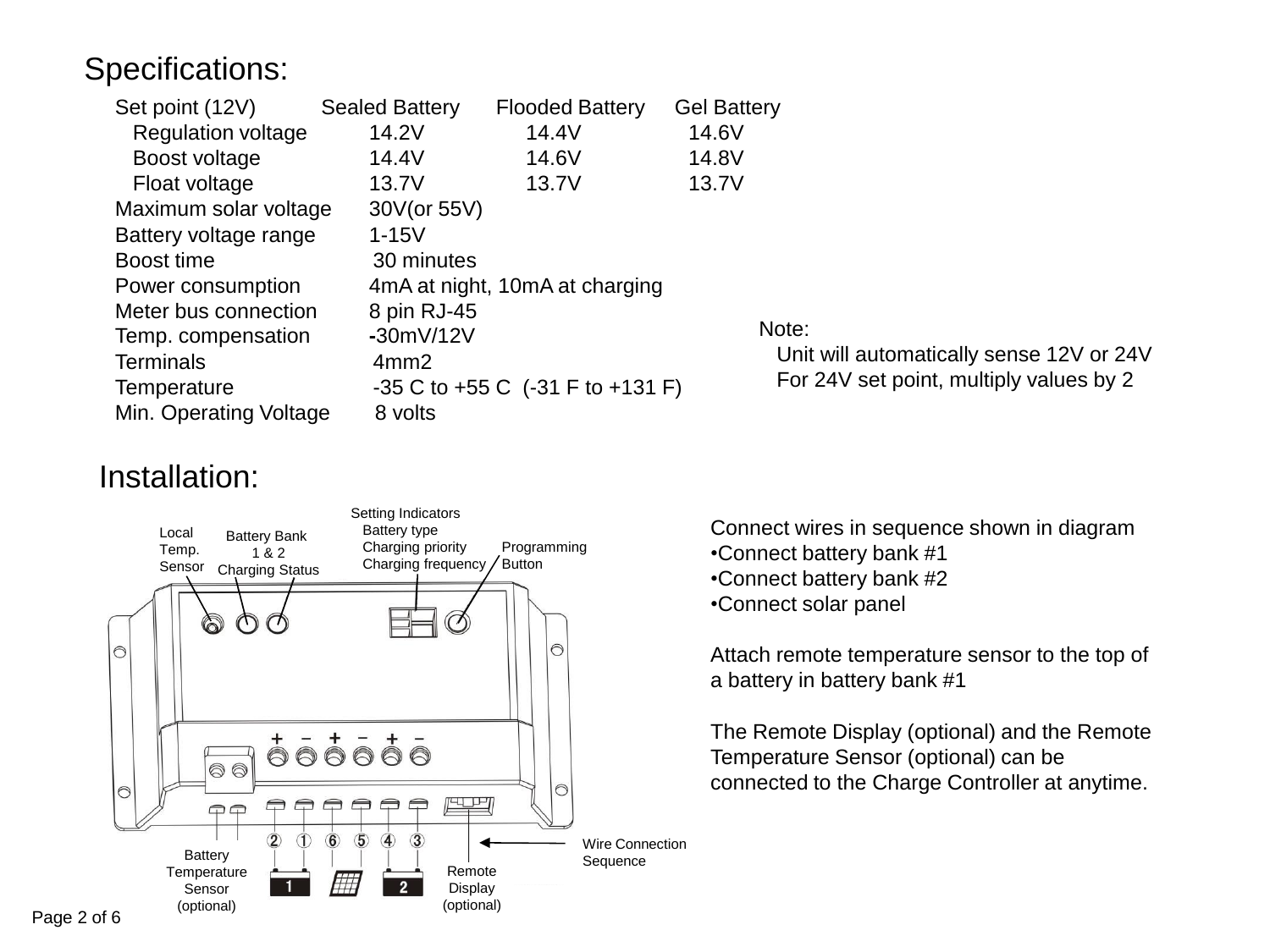# Programming the Duo-battery Charge Controller

- 1. Select the setting you wish to change by pressing the Programming Button. A red LED light will indicate which of the three settings is selected.
	- Battery type
	- Battery bank charging priority
	- Charging frequency
- 2. Press the Programming Button for 5 seconds until the value of the selected setting is displayed.
- 3. Press the Programming Button as many times as necessary to select the value desired.
- 4. Wait 3 seconds until the LED light turns off. The value will be saved by the system.
- 5. Repeat steps 1-4 to program another setting.

#### Battery Type (LED #1):

| Value | <b>Battery Type</b>      |
|-------|--------------------------|
|       | Sealed battery (pre-set) |
| 2     | <b>Gel battery</b>       |
|       | <b>Flooded Battery</b>   |

### Charging Frequency (LED #3):

| Value | <b>PWM Charging Frequency</b> |
|-------|-------------------------------|
|       | 25 Hz (pre-set)               |
|       | 50 Hz                         |
| 2     | 100 Hz                        |

#### Value | Bank #1 Bank #2  $0 \quad | \quad 0\% \quad | \quad 100\%$ 1 10% 90% 2 20% 80%  $3 \mid 30\% \mid 70\%$ 4 | 40% | 60%  $5 \quad | \quad 50\% \quad | \quad 50\%$ 6 60% 40% 7 70% 30% 8 80% 20% 9 90% 10%

Battery Bank Charging Priority (LED #2):

In the normal charging mode, the controller will divide the charging per the setting. When battery bank #1 is fully charged, the charging current will be diverted to battery bank #2. The controller will automatically return to the charge priority when battery bank #1 is at a lower voltage.

When the controller detects there is only battery bank #1, all the charging will to go that bank automatically.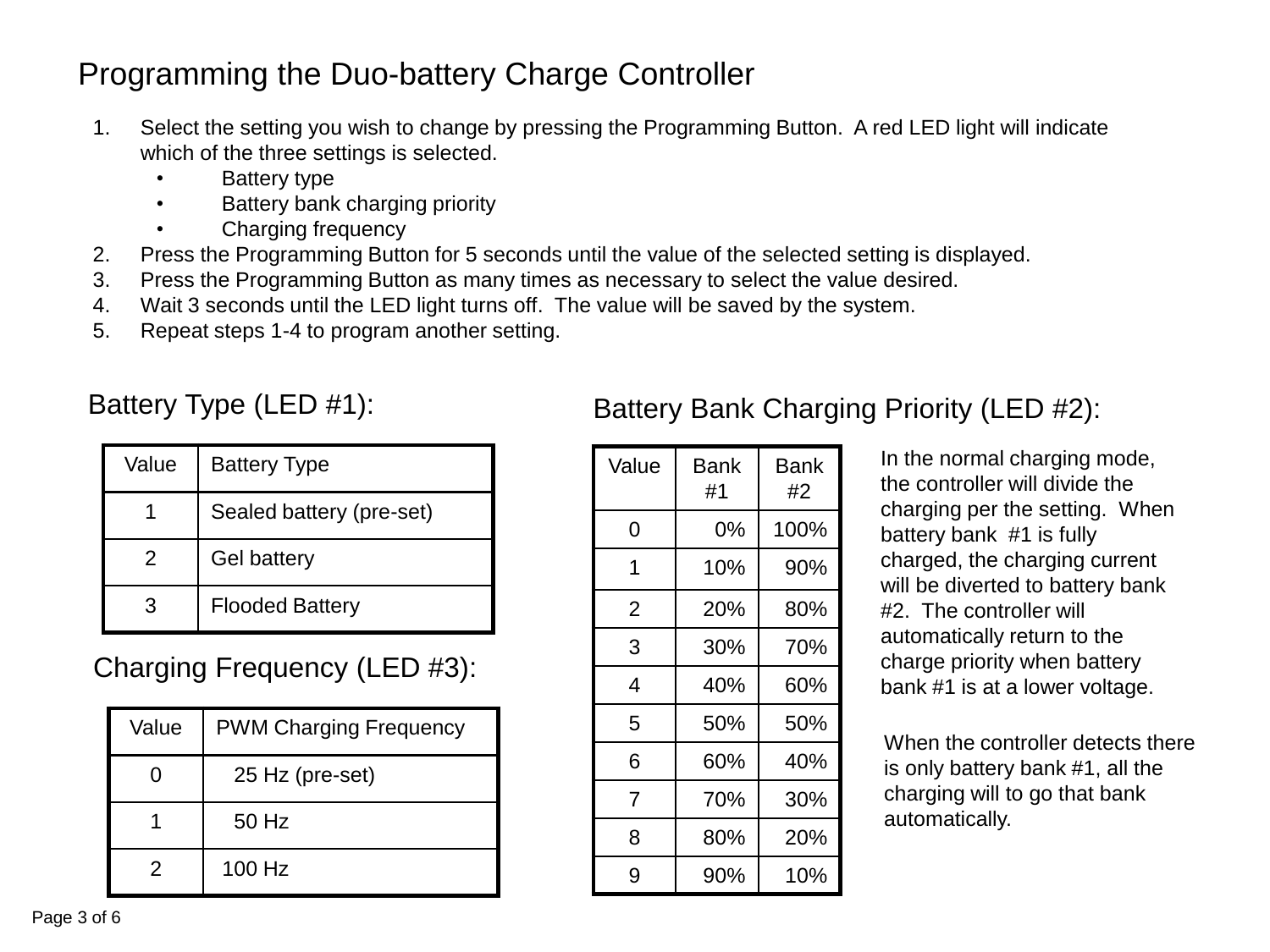## Troubleshooting

- 1. LED blinking Short circuit. Check solar panel and battery connections.
- 2. LED slowly flashing Batteries are fully charged.
- 3. LED on Charging
- 4. LED frequent flashing no charging.
- 5. LED off no battery or over voltage.

### Controller Dimensions

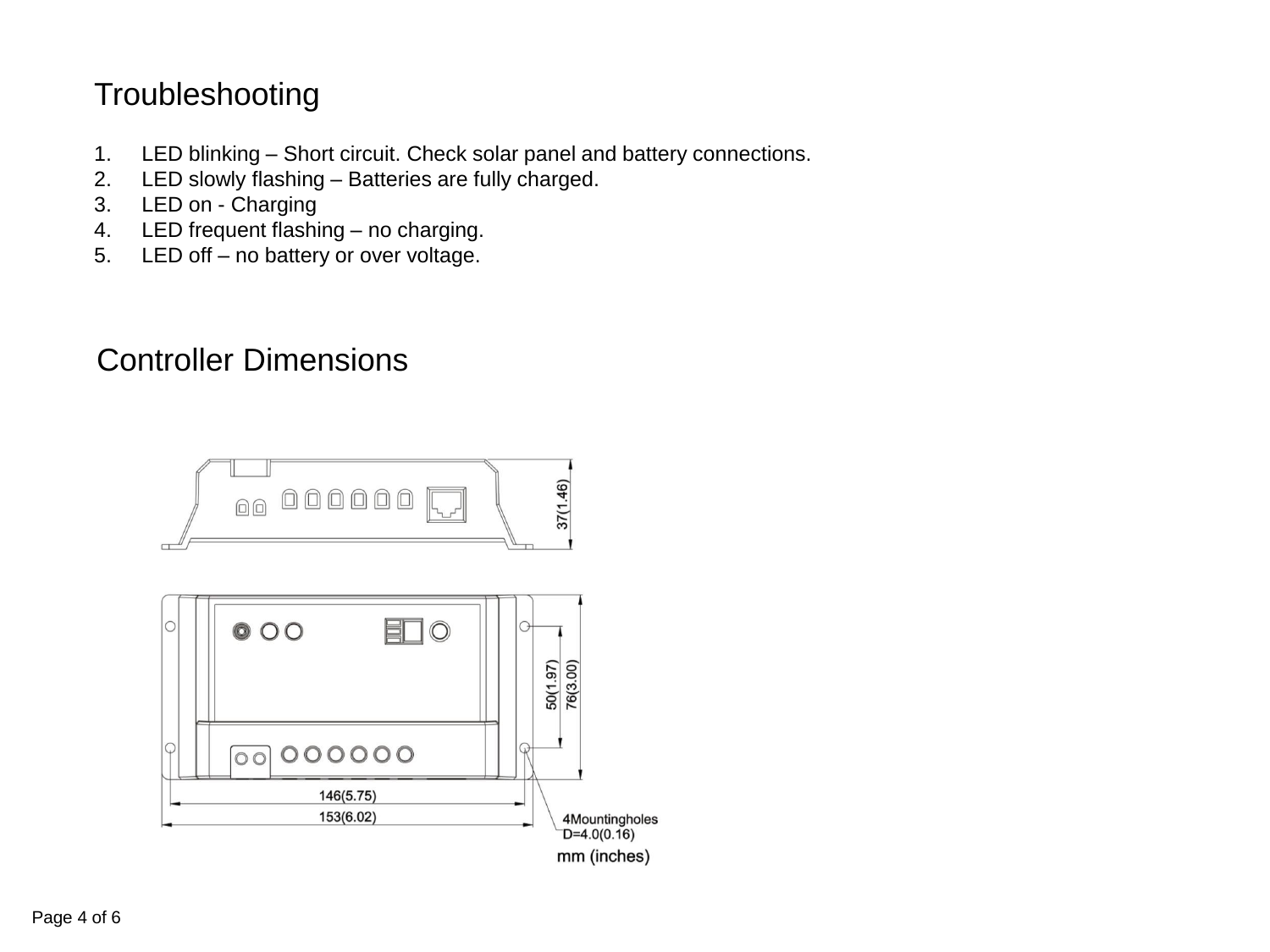## Instruction Manual

#### Remote Display for Duo-battery Solar Panel Controller EPIP20-DB series

The Remote Display provides data on the operating performance of the solar panel(s), the status of the battery banks being charged and system diagnostic data. Data available on the Remote Display includes the following:

Solar Panel **Each Battery Bank** Diagnostic Data Output voltage **Current voltage** Current voltage Bank Charging Priority Current time Output amperage The Minimum voltage Charging frequency Max amperage output Maximum voltage Local (ambient) Temperature Cumulative amp hours generated Cumulative amp hours **Battery bank #1** temperature

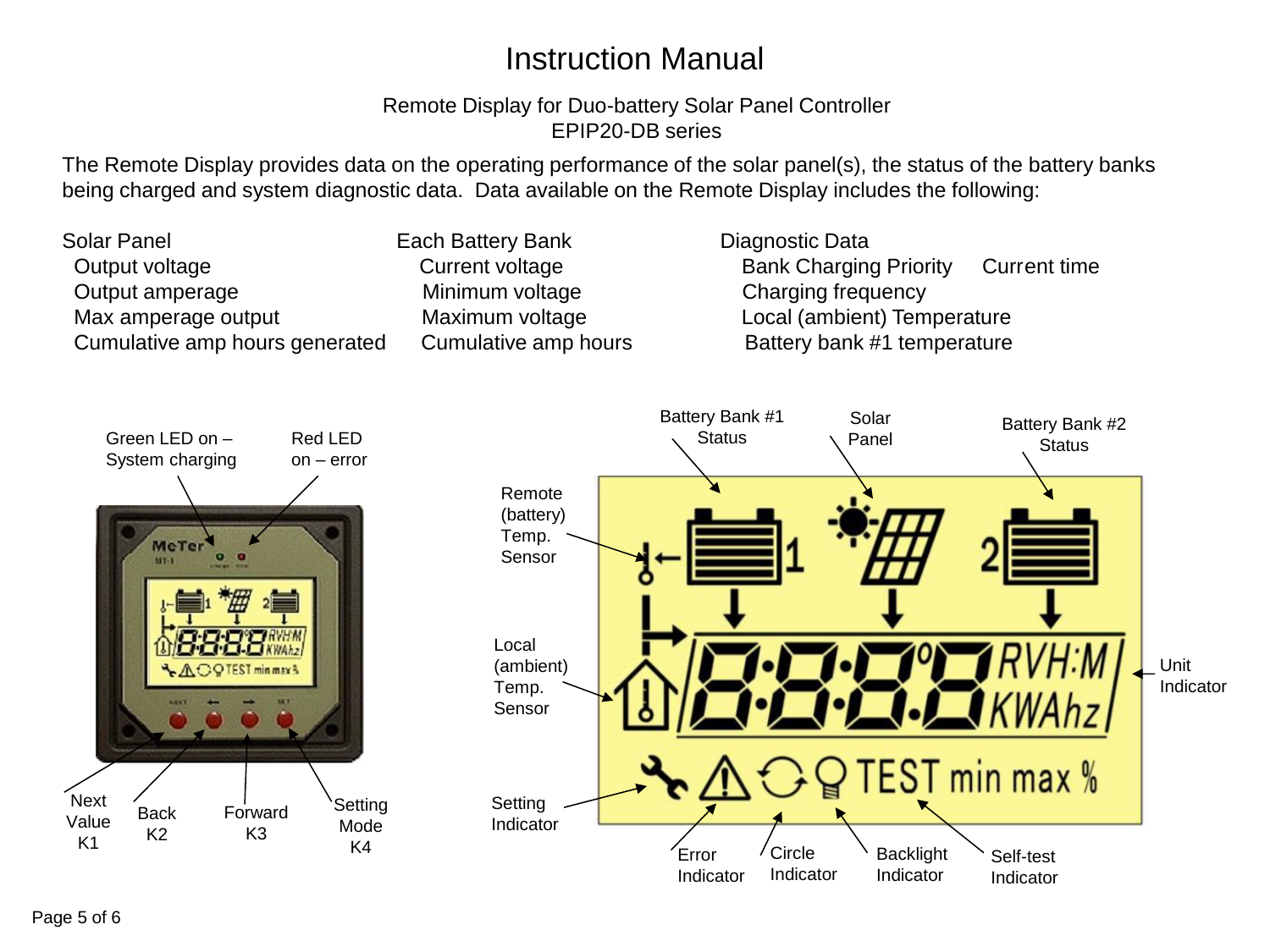## Operating Instructions

The Remote Display provides four sets of operating and diagnostic data.

- 1. Solar panel performance
- 2. Battery bank #1 status
- 3. Battery bank #2 status (if connected)
- 4. Temperature and time data

Press the NEXT button to select one of the four data sets. Press the FORWARD or BACKWARD buttons to select the specific data value desired. If the DATA REPEAT option is set to AUTO, the display will automatically move to the next data value every 3 seconds.

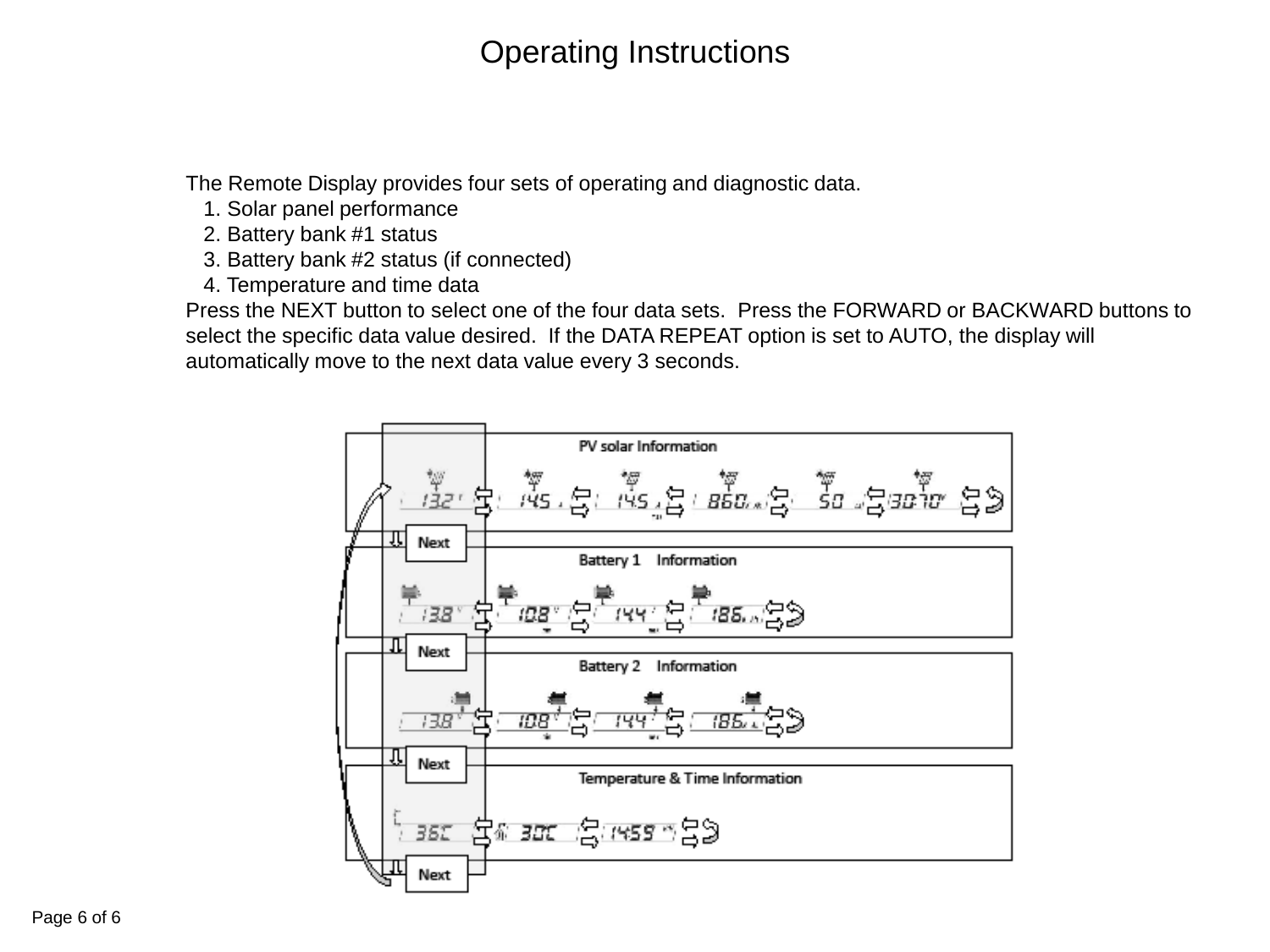### Setting the Display Operating Parameters

Remote Display operating parameters can be programmed using the SET button on the far right of the display. These parameters include:

Temperature Units (C or F) Data repeat option Backlight timer Time (24 hour clock) Backlight brightness

Press the SET button (K4) to enter setting modification mode. Use the NEXT button (K1) to select the data to be edited. Use the FORWARD and BACK buttons (K2 and K3) to modify the data. Press the SET button (K4) to save the value.

| K4 for setting    |                                                           |
|-------------------|-----------------------------------------------------------|
|                   | <b>Temperature Units</b><br>(from degree to Fahrenheit    |
|                   | 9551 BS55 SS                                              |
| <b>Ј⊢к</b> 1/к4   | Black Light Timer (default: 30 seconds)                   |
|                   | းဒါ စုံး ရြေငွေးချင်း စွာပိုးစီး စွာပြီးရနေကြ ပြွေးချ     |
| 0-к1/к4           | Black Light brilliance (default: 30 seconds)              |
| 0-к1/к4           | <i><u>ਸਰੂਹ ਦ੍ਰਿਸ਼ਸ਼ੁਰੂ ਤਿੰ</u></i>                        |
|                   | Data repeat option (default: auto)                        |
|                   | <sub>있는</sub> 같 <i>마</i> 드 음)                             |
| Л∏к1/к4           | hour modify (24hrs: 0~23) flash, K2, K3 modify the number |
| 1459 M            |                                                           |
| Л. къ⁄к4          | Minute modify (0~59) flash, K2, K3 modify the number      |
|                   |                                                           |
| <b>HAZS</b>       |                                                           |
| ΠK1/K4            |                                                           |
| Modification over |                                                           |

**Temperature Units:** Centigrade (**C**) or Fahrenheit (**F**) **Backlight Timer:** Pressing any key will turn on the backlight. The backlight timer controls how long the backlight will stay on. Backlight options include:

**OFF:** backlight is always off

- **On:** backlight is always on
- **B: 30** backlight on for 30 seconds (pre-set)
- **B: 20** backlight on for 20 seconds
- **B: 10** backlight on for 10 seconds
- **B: 05** backlight on for 5 seconds

#### **Backlight brightness:**

- **FULL** bright
- **HALF** dim

#### **Data repeat:**

 **Auto** the display will advance to the next data value every 3 seconds unless the FORWARD or BACK buttons are pressed. **OFF** the display will not advance automatically.

**Time**: the 24 hour clock can be set for both hours and minutes.